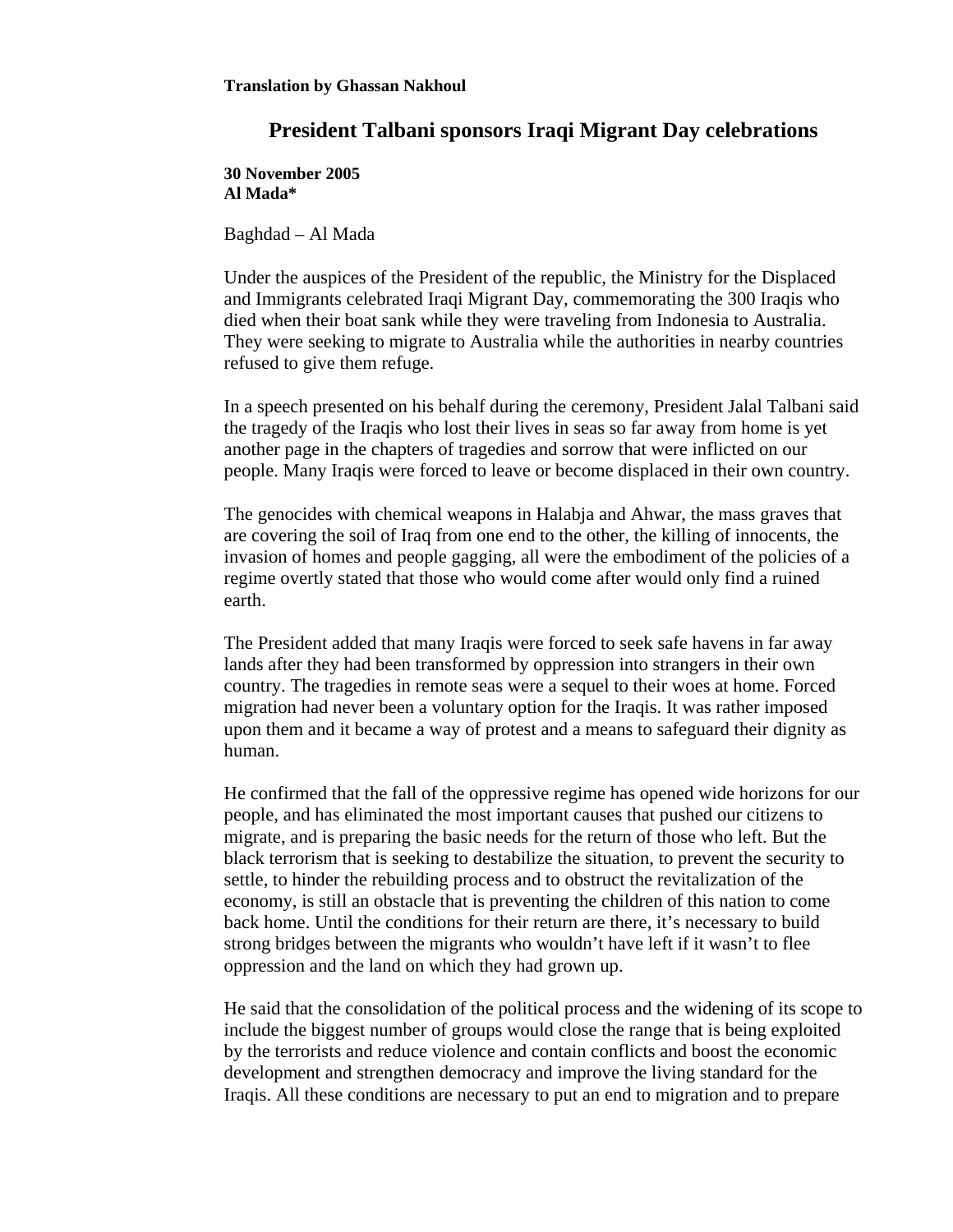the way for the migrants return.

He confirmed that Iraq needs all its migrant children, among whom there are a big number of highly skilled people who are being recognized worldwide. Until we can provide them with a decent living standard, we need to benefit from their expertise and knowledge and keep the affinity between them and Iraq because even if a man is physically far away form his nation he remains attached to it spiritually, culturally and nostalgically.

Let the Iraqi Migrant Day be an occasion to strengthen the relationship between the nation and its children that have forcibly left and who will comeback, God willing, to help this country rise again and to rise with it.

Peace be with you.

**\* Al Mada is a daily newspaper published in Baghdad**